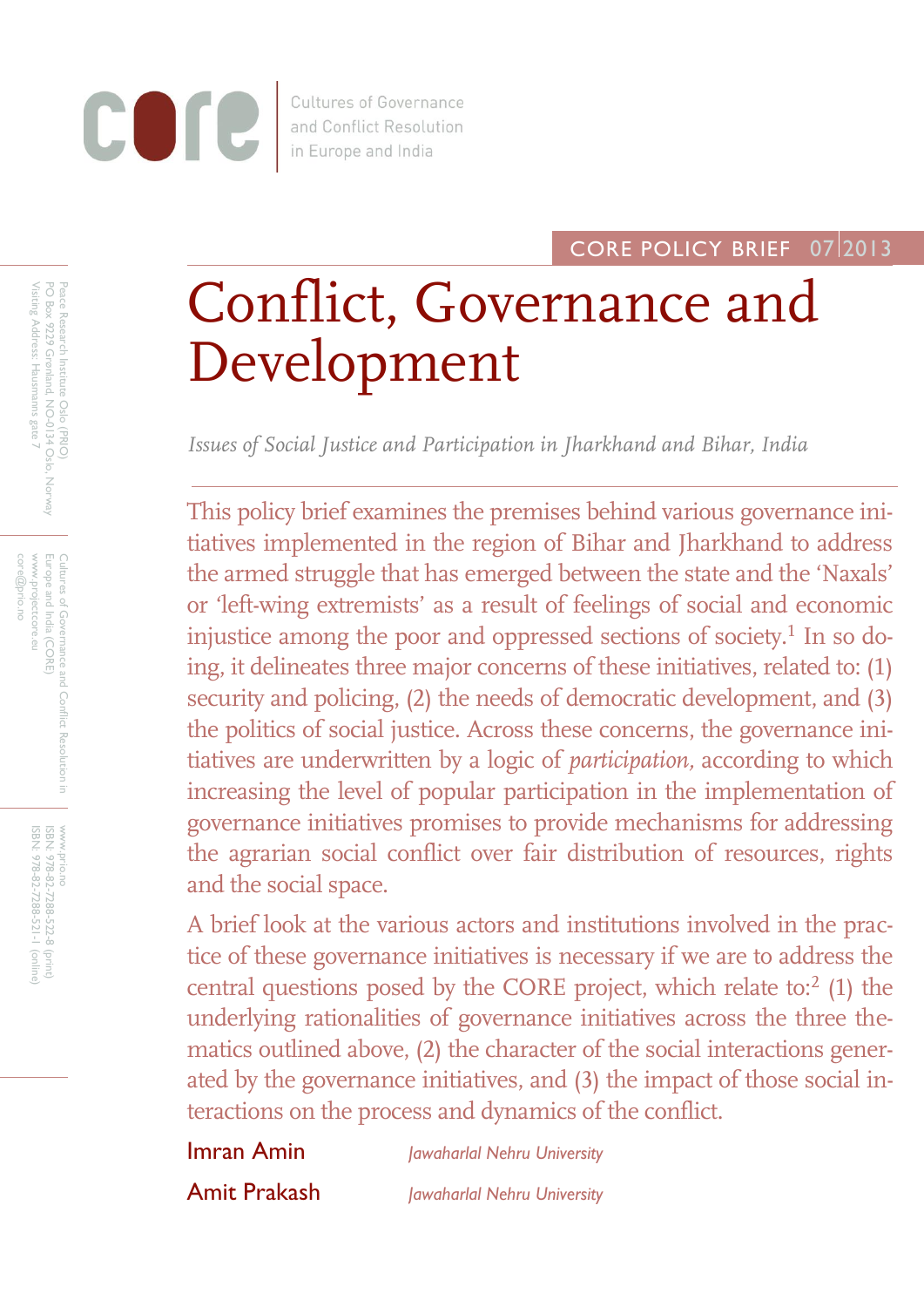#### **Premises of the Naxal challenge and policy responses**

For a long time, the 'Naxal problem' was viewed merely as a question of 'law and order', and thus came under the responsibility of individual states according to the division of functions and powers set out in India's constitution.<sup>3</sup> As a result, in the past, Indian authorities responded to the problem in a rather ad hoc fashion, the default response being mobilization of the armed apparatuses of the state to uphold 'law and order'.<sup>4</sup> However, as overt violence began to take hold, welfare policies such as protective discrimination through reservation<sup>5</sup> (which had previously been confined to Schedule Castes and Schedule Tribes, but was extended to Other Backward Castes in 1992),<sup>6</sup> the Tribal Subplan, Joint Forest Management,7 and the *garibi hatao* (poverty reduction) policies based on the 20-point welfare programme<sup>8</sup> were initiated to improve the condition of the 'oppressed exploited classes'.<sup>9</sup> Such policies, however, form part of the Indian state's larger 'development' programming, and there has been no 'sustained administrative and development action'<sup>10</sup> to address the Naxal conflict, as no government report has looked into the causes of this discontent<sup>11</sup> since the late 1980s owing to the absence of overt Naxal violence in this period. With the extension of the reservation policy to the Other Backward Castes, decentralization of power through the establishment of Panchayati Raj Institutions, and privatization of the economy amid the fragile coalitional governments of the 1990s,<sup>12</sup> the dormant Naxal groups re-emerged and consolidated to expand from 55 to 209 districts across 16 states to become the single largest threat to India's internal security.

In this metamorphosed form, the problem of Naxalism was highlighted by the then ruling National Democratic Alliance (NDA) during the general election year of 2004. As part of its 'India Shining' campaign, the NDA argued that 'increasing incidents of attacks on state and private property ... [and] police casualties' showed that Naxalism was 'a serious threat to internal security in the country ... [and] a matter of grave concern'.<sup>13</sup> However, after the United Progressive Alliance (UPA) came to power in 2004 on a populist platform, Naxalism was no longer seen as 'merely a law and order problem', and was instead viewed as

having serious 'political, social, economic, and security' dimensions that required an appropriate policy response.<sup>14</sup> By the time of its third year in power, and with a new Home Minister in office, the UPA government conceded that what had fostered the social and political space in which the Naxals could operate was a 'vacuum created by [the] functional inadequacy of administrative and political institutions' and the 'prevalent disaffection and perceived injustice' of the 'underprivileged and remote segments of population'.<sup>15</sup> It also blamed the Naxals for preventing the 'execution and implementation of development projects'; for using violence and terror to create an environment in which 'the governance structures at field levels are shown as being ineffective';<sup>16</sup> and for 'keep[ing] the remote and backward areas in a state of inaccessibility and deprivation'.<sup>17</sup> Thus, over the past decade, the Indian government's perception evolved from a simplistic understanding of Naxalism as a security threat into a relatively more nuanced understanding according to which the roots of the problem were located in the larger issues of the functional inadequacy of the governance and security apparatus of the state at the grassroots level. This move, in which Naxalism went from being a 'threat to the state' to being seen as being embedded in the 'failures or limits of the state' itself, represented a substantial shift in focus.

But, policy responses were not commensurate with this evolutionary shift in perception. Governance initiatives continued to be dominated by a militaristic, security-based approach, with political and developmentaldelivery measures being the default follow-up procedures. Thus, what started out under the NDA as a modernized and better-trained police force carrying out 'intelligence-based coordinated anti-Naxal operations' and providing support for 'local resistance groups at the grass root level', with a focus on 'developmental aspects and public grievance redressal as additional measures',<sup>18</sup> continues under the UPA as 'sustained and effective police action coupled with accelerated socio-economic development and management of public perception'.<sup>19</sup> The UPA declared that it would examine 'development and governance issues' in a detailed manner through its short-term focus on basic needs and its medium- and long-term focus on 'overall development' in a

time-bound manner.<sup>20</sup>

The state's perception of the 'Naxal' threat is based on the premise that the conflict is rooted in the 'grievances' of the deprived and the marginalized in terms of their access to the fruits of development, and that these grievances emanate from 'poor governance' at the grassroots level. However, even within this perception, the key issue that is seen as being necessary for the state to address continues to be the erosion of the latter's monopoly over the use of violence, while restoration of this monopoly is seen as being fundamental for everything else that is to follow in terms of the development package. Accordingly, before examining the impact of the government's initiatives on the processes of the conflict, a quick overview of policy initiatives across the thematic of security, development and social justice will be useful.

The main response of the state has been to initiate a range of security-related measures, through various schemes dealing with security-related expenditure, modernization of the police forces, specialized training schools for security personnel and the raising of new Indian Reserve battalions. While the first two initiatives aimed at improving the infrastructure and materials available for anti-Naxal operations, the third provided for specialized training to security personnel in irregular warfare, such as guerrilla warfare, jungle combat, etc. For its part, the last of these initiatives was intended 'to not only supplement the security apparatus in the States but also provide gainful employment to the youth' in the Naxal-affected areas.<sup>21</sup> In addition, guidelines for a surrender-*cum*-rehabilitation policy that forms part of the disarmament, demobilization and reintegration process for left-wing extremists were put in place. Measures included a monthly stipend of Rs. 2,000 for a period three years, vocational training, an immediate grant of 1.5 lakhs and incentives for the surrender of weapons.<sup>22</sup>

To 'ensure integrated development of Naxalaffected districts',<sup>23</sup> the Indian government proposes to prioritize filling the gaps in existing social and physical infrastructure. Accordingly, schemes such as the Backward Districts Initiative component of the Rashtriya Sam Vikas Yojana (National Equitable Development Programme), the Backward Region Grant fund and the Integrated Action Plan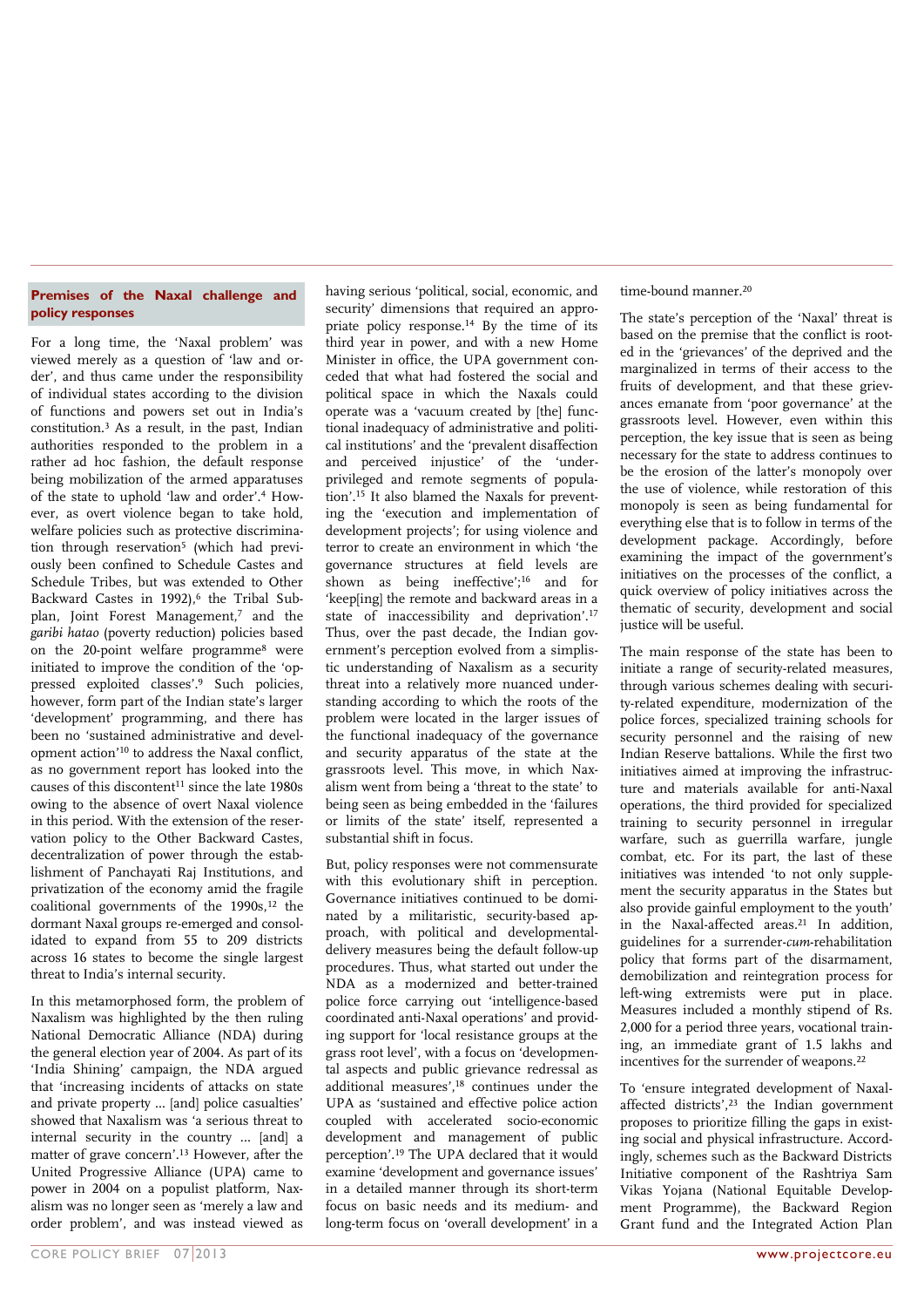have been put forth. In addition, the Indira Awaas Yojana (Indira Housing Programme), the Pradhan Mantri Gram Sadak Yojana (Prime Minister's Rural Roads Programme) and the Rajiv Gandhi Grameen Vidyutikaran Yojana (Rajiv Gandhi Village Electrification Programme) have targeted rural housing, road connectivity and electrification, respectively. Further, social welfare schemes and measures related to health, education and employment were instituted in the forms of Integrated Child Development Services, the National Rural Health Mission, the Sarva Siksha Abhiyaan programme (Universal Education Campaign), the midday meals scheme, a right to education and the Mahatma Gandhi National Rural Employment Guarantee Act of 2005. To ensure effective governance, the Planning Commission monitors the implementation of these flagship programmes through a web-based management information system in the 35 focus districts.<sup>24</sup>

Given the high concentration of Naxals in forested tribal areas, the government passed the Scheduled Tribes and Other Traditional Forest Dwellers (Recognition of Forest Rights) Act of 2006 to provide a framework for recording forest rights. In the process of making governance initiatives more 'people-centric' and more participatory, the reservation policy of 'protective discrimination' and the creation of a three-tier system of elected Panchayati Raj Institutions (PRIs) through the 73rd and 74th Amendments to the Indian constitution are considered of immense value. The PRIs are viewed both as a mechanism of local participatory governance and as a tool for a coherent and effective public policy process. PRIs were seen as having an important bearing for grievance redressal and socially just access to the fruits of development.

The wide gamut of policy initiatives enumerated above addresses the three thematic areas of security, development and social justice in conflict-affected areas of mainland India. Security-related initiatives attempt to incorporate the concerned population into an 'information network' that permits effective anti-Naxal operations. In addition, the promotion of employment opportunities within the government security apparatus to counter opportunities offered by the Naxal outfits is yet another means for diverting the target population away from Naxal organizations. At the same time, the participation of the population

is deemed necessary for the success of the developmental policies, as well as for the creation of socially just access to the fruits of development. In this context, the Panchayati Raj Institutions are seen as the key mechanism for ensuring parity of participation among members of the local population in collective decision and actions.

#### **Impact of policy initiatives**

The underlying logic of the various policy initiatives that cut across the three themes of security, development and social justice seems to be one of 'participation'. This 'governmentality of participation' is not just a means of organizing institutions of collective decisionmaking and actions, but also a mechanism for justifying and legitimizing them as socially just. In the Indian case, policy initiatives directed towards the Naxal-affected areas have seen a shift towards a logic of participation, with an emphasis on anchoring policies of social justice within local bodies – in other words, the PRIs.

The impact of this rationality of participation is dependent on the processes of interaction across a network of multiple actors at multiple levels. Evidence from the field shows there is tremendous variation in terms of how and to what degree policies are implemented at the local level, especially in relation to autonomy.<sup>25</sup>Accordingly, the functioning of the PRIs becomes of utmost importance for evaluating the impact of these policy initiatives on the conflict processes, and reflects upon the conditions necessary for effective conflict governance.

In the realm of security concerns, the roles of both local police stations and the PRIs – particularly their judicial wings – are crucial for dispute resolution at the early stages of a conflict between individuals from different castes and communities over the usage and ownership of resources such as land, etc.<sup>26</sup> However, decisions of Panchayats may not always find support of the local police, which undermines their effectiveness. Most of the security-related modernization schemes that have been initiated by the state to tackle the Naxal problem involve improvements in the buildings and equipment (i.e. weapons and vehicles) available to local security personnel.

However, this has not translated into better

policing at the grassroots level, as the state continues to depend on central paramilitary forces for policing activities. Further, efforts to improve the interactions between the local police forces and the general population have been limited and have primarily turned on the distribution of items such as blankets and umbrellas, involving little change to the interactions involved in more traditional policing procedures. The prioritization and excessive focus on the elimination of violence does not adequately take into account the role of threat in the Naxal conflict. Indeed, it is the credible threat of violence, rather than violence itself, that permits the unhindered operation of the 'levy economy' and the 'protection market', seriously crippling prospects for equity in terms of access to the fruits of development. Efforts to address concerns related to the effectiveness of policing need to be based on popular support, as policing is not about military control of the territory but about consensual control of the population. To achieve this, policing has to be embedded within people's perceptions of insecurity, rather than those of the state.

In terms of developmental concerns, the PRIs were intended to provide a key foundation for local governance, making processes of collective action and decisionmaking more participatory. However, the state bureaucracy (which is technocratic and non-participatory) continues to dominate local governance by excessively stressing on procedures for implementing welfare policies. The only real power that has been devolved to these local institutions (PRIs) allows them simply to choose between lists of projects and beneficiaries for various governance initiatives. This has seriously limited the depth of participation in collective action and decisionmaking. In addition, the goals of the development programmes initiated by the state to overcome the challenges of socio-economic injustice continue to be output-driven in terms of numbers of beneficiaries, rather than process-driven in terms of level and quality of participation.

Further, the use of violent and coercive means of accumulation by local elites through rampant corruption, and by the Naxals through a levy economy, further limits the efficiency of the developmental resources being poured into these areas. The use or threat of violence has played a crucial role as a factor that the authorities can point to in order to justify the